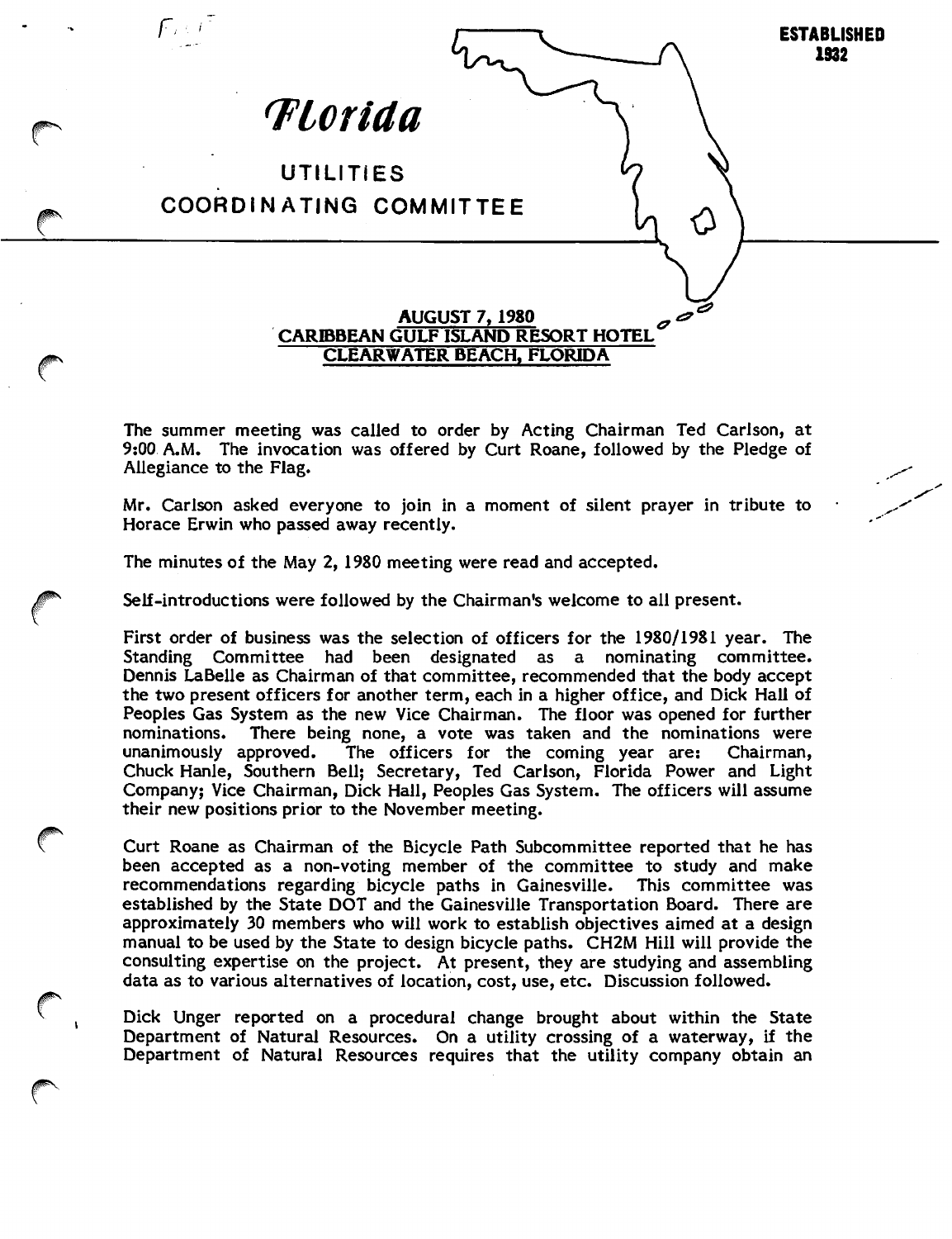easement from the State, approval of that easement is no longer required by the Governor's Cabinet. The Director of the Department of Natural Resources approves the easement. This should speed up the process considerably. Anyone needing more information may call Mr. Les Rybak at the DNR on 904-488-1446.

Dennis LaBelle, reporting for the Standing Committee, explained the problem of the Master Joint Use Pole Agreement. Where a utility pole is used by the DOT to support traffic signals, a Joint Pole Agreement has been executed. When the State transfers a road to a County, everything involved with that road is transferred along with it, therefore, a Joint Pole Agreement would fail into that process. The Counties are not set up to accept the responsibility of such Agreements due to the insurance requirements which, if have taken on by the Counties, will raise their premiums considerably. The Counties do not want to do this, which brings the situation to a stalemate. The Standing Committee recommended that a subcommittee be formed to investigate the problem and make recommendations for a solution. The subcommittee will be made up of the following representatives: Dennis LaBelle, Florida Power and Light Company; Chairman, Gary Clayton, Florida Power Corporation; C.B. Barksdaie, Collier County; Jim Wright, DOT; Tom Priest, Sebring Utilities; George James, Dade County; Steve Richbourg, Gulf Power Company; Paul Mundy, General Telephone Company; Larry Claxton, Tampa Electric Company; George Adams, Broward County.

Bob Foote, reporting on the progress of the subcommittee for Political Subdivision Permit Fees, stated that ail information has been compiled and is available. The Standing Committee's recommendation was that the subcommittee be disbanded and the data be kept on file for reference. The Chairman asked the membership if there were any objections to the recommendation. There were none. Any questions involving these fees should be brought to the attention of Bob Foote, Winter Park Telephone Company, P.O. Box 3000, Altamonte Springs, Florida, telephone, 305-830-3445.

Larry Claxton advised that Ken Brown could not attend the meeting to report for the Utility Accommodation Guide subcommittee, but he sent a letter to be handed out at the meeting. (See Attachment No. 1.)

Ernest Salley addressed the recently passed House Bill 1373 (See Attachment No. 2). This new legislation allows the State to obtain right-of-way for the relocation of utilities in connection with highway reconstruction. Actually, the law clarifies the legal intent of what has always been done. The purpose is to make the acquisition of the utility right-of-way easier for both the utility company and the property owner. This only applies when the DOT is acquiring additional right-of-way for the road work and only applies on reimbursable projects. The use of this procedure will be established at the predesign conference. It should not be misconstrued to mean that the DOT will be acquiring all the right-of-way for the utilities. Discussion followed.

r Ray Afeld gave a slide presentation and talk on a Standard Color Code for Permanent Marking of Underground Utilities. His proposal was that the FUCC adopt a standard for the State using permanent markers which are the same colors as the temporary markings already in use. Discussion followed the presentation. Objections were raised as to aesthetics, legeil problems, and cost. Jack Rogers moved that the body accept the program for the State on a strictly voluntary basis. The motion passed with five dissenting votes.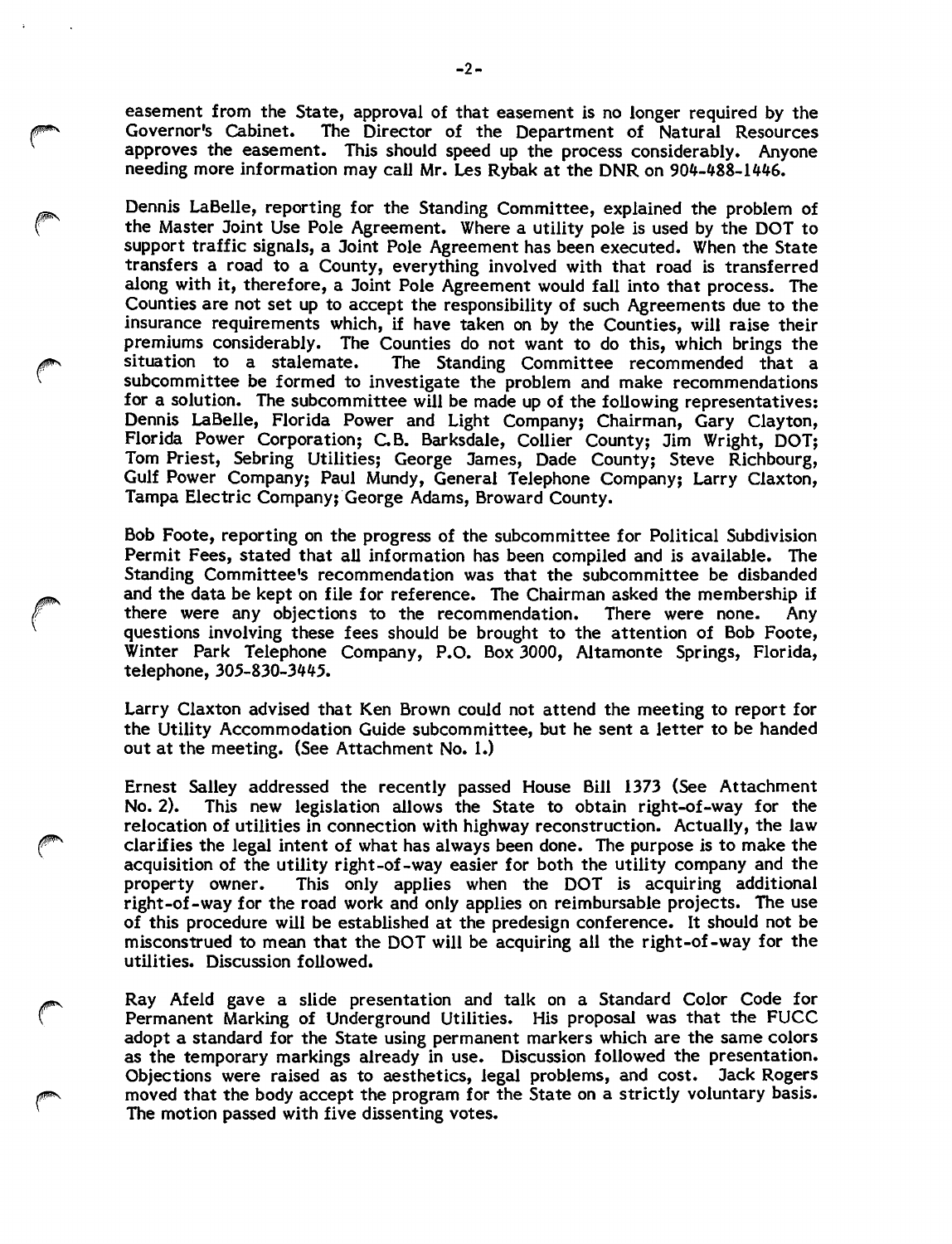Chuck Hanle discussed future meetings and their format. It will not be required of the meeting sponsor to provide a luncheon for the membership. The responsibility of the sponsor will be to secure a meeting place, reserve a block of hotel rooms, and make the necessary arrangements for the meeting. The financial responsibility will be any charge assessed for the meeting room plus refreshments for a break. If the sponsor desires to pay for a luncheon, he may do so, but it is not mandatory.

Ted Carlson advised everyone that the business portion of the meeting had ended and that there was a commercial presentation to follow. Anyone who so chose was dismissed. He then introduced Mr. Larry Ivey of Auburn Barricades who presented a new type of construction area warning sign. Mr. Ivey may be contacted at Auburn Barricades, 14610 Oak Vine Drive, Tampa, Florida 33549, telephone Auburn Barricades, 14610 Oak Vine Drive, Tampa, Florida 813-985-5649.

The meeting was adjourned at 12:25 PM.

The next meeting will be held on Friday, November 7, at the Holiday Inn Airport/Central Park in Orlando. See the enclosed notice for details.

Those in attendance:

## NAME REPRESENTING TELEPHONE

| Paul Beccue               | Tampa Electric Company        | 813-879-4111 |
|---------------------------|-------------------------------|--------------|
| $\angle$ Glen Cock        | Tampa Electric Company        | 813-879-4111 |
| $\vee$ J. M. Haynie       | DOT                           | 904-734-2171 |
| $\vee$ Debra Jeck         | <b>DOT</b>                    | 904-734-2171 |
| $\sqrt{ }$ Len Raney      | General Telephone Company     | 813-953-8934 |
| $\times$ R. P. Hall       | Peoples Gas System            | 305-893-2522 |
| t yn<br>A. E. Zimmerman   | <b>DOT</b>                    | 813-893-2740 |
| W. P. Watson              | United Telephone Company      | 305-869-4876 |
| A. V. Gardner             | Orlando Utilities Commission  | 305-423-9100 |
|                           |                               | Ext. 349     |
| 17<br>Roswell Sherling    | Lee County Electric Co-op     | 813-995-2121 |
| Ray Afeld                 | Call Candy Center             | 813-839-8881 |
| Jack Rogers               | U.N.C.L.E.                    | 305-264-6878 |
| $\vee$ M. B. Holman       | U.N.C.L.E.                    | 305-492-3127 |
| $\sqrt{2}$ Don Johnson    | General Telephone Company     | 813-962-0789 |
| √ Joe Kehoe               | General Telephone Company     | 813-893-4591 |
| Scott Boggs               | <b>Greiner Engineering</b>    | 813-879-1711 |
| Larry Housel              | Housel and Associates, Inc.   | 813-961-7444 |
| Goliday Soliday           | Peoples Gas System            | 813-228-9743 |
| $\vee$ S. Clyde Johnson   | Southern Bell                 | 904-350-2285 |
| $\sqrt{}$ Patrick C. Hunt | Lee County                    | 813-335-2220 |
| Barbara Barnes            | Lee County                    | 813-335-2200 |
| $\sqrt{A}$ . W. Landers   | <b>DOT</b>                    | 813-995-5403 |
| $\neq$ D. R. Kennedy      | Florida Power & Light         | 305-552-3255 |
| $\sqrt{}$ Bill Hopgood    | Florida Power & Light         | 305-442-5183 |
| $\rightarrow$ Tom Priest  | Sebring Utilities             | 813-385-0648 |
| Ron Black                 | United Telephone Company      | 813-335-3400 |
| <b>Emery Dopp</b>         | OMBE, Hillsborough County     | 813-272-5602 |
| $\vee$ T. K. Chancey, Jr. | <b>DOT</b>                    | 813-533-8161 |
| $\vee$ George Namie, II   | City of Tampa                 | 305-223-8028 |
| $\div$ Bob Foote          | Winter Park Telephone Company | 305-830-3445 |